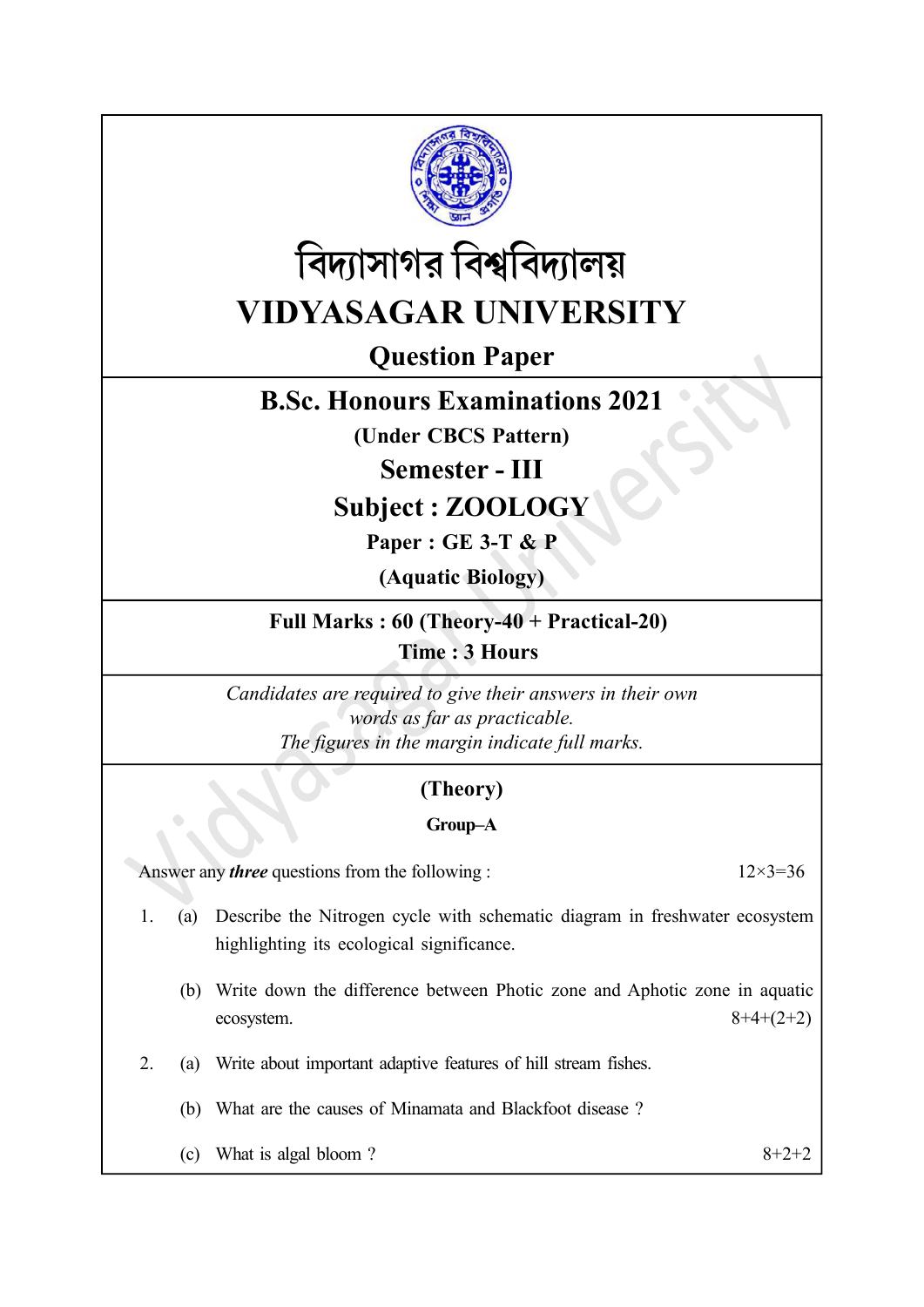| 3. | (a) | Write a short note on : Sea weeds.                                                         |                |
|----|-----|--------------------------------------------------------------------------------------------|----------------|
|    |     | (b) What is coral reef? Write the types of it.                                             |                |
|    | (c) | Explain the scientific underlying principles for the occurrence of thermal stratification. | $4+3(2+1)+5$   |
| 4. | (a) | Write the importance of wetland ecozeptem towards human and environmental<br>benefits.     |                |
|    |     | (b) Write the effect of 'oil spill' in marine ecosystem.                                   |                |
|    | (c) | Write down the difference between BOD and COD.                                             |                |
| 5. | (a) | Classify lake on the basis of genomorphological and mixing processes.                      |                |
|    | (b) | What is Lake morphometry?                                                                  |                |
|    | (c) | Explain the eco-functioning of wetland.                                                    | $6+2+4$        |
| 6. | (a) | Schematically highlight the ecological consequences of eutrophication.                     |                |
|    |     | (b) Write about the different processes of sewage treatment.                               | $4 + 8$        |
|    |     |                                                                                            |                |
|    |     | Group-B                                                                                    |                |
|    |     | Answer any two questions from the following :                                              | $2 \times 2 =$ |
| 1. |     | What is Sewage and Sludge?                                                                 |                |
| 2. |     | Bioaccumulation and Biomagnificance.                                                       |                |
| 3. |     | Write the ecological characters of intertidal zone.                                        |                |
| 4. |     | What is benthic zone?                                                                      |                |
|    |     |                                                                                            |                |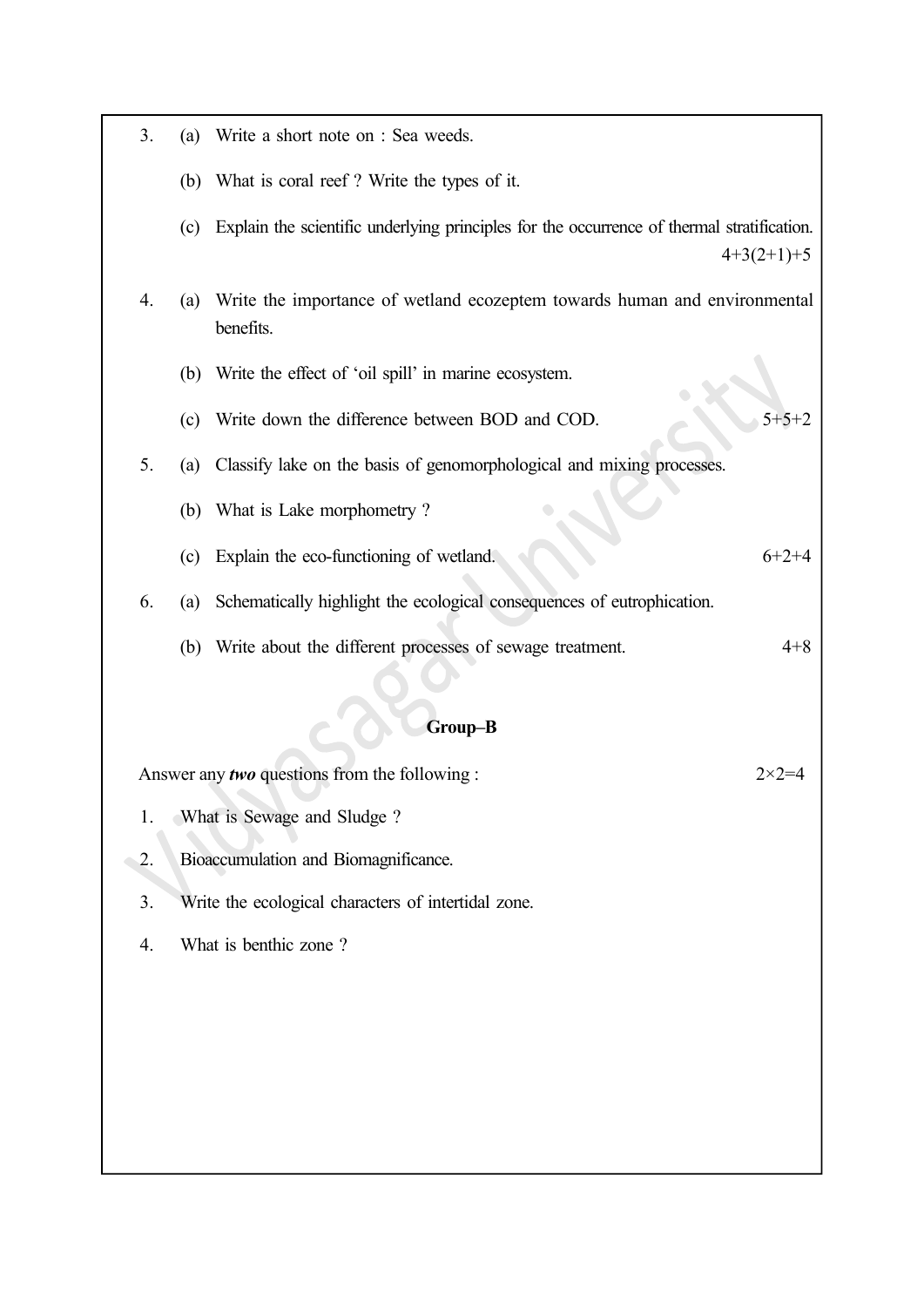| বঙ্গানুবাদ |
|------------|
|------------|

| ভাগ<br>a | □ |
|----------|---|

|                        | যে কোনো <b>তিনটি</b> প্রশ্নের উত্তর দাও ঃ                              | ৩৩=৩×১ <b>&lt;</b> |
|------------------------|------------------------------------------------------------------------|--------------------|
| ১. $(\overline{\Phi})$ | চিত্রসহ বাস্তুতন্ত্রের নাইট্রোজেন চক্র বর্ণনা কর এবং ইহার গুরুত্ব লেখ। |                    |
| (খ)                    | জলজ বাস্তুতন্ত্রে Photic zone ও Aphotic zone এর পার্থক্য লেখ।          | $b+8(2+2)$         |
| ২. (ক)                 | পাহাড়ি স্রোতের মাছের অভিযোজিত বৈশিষ্ট্যগুলি লেখ।                      |                    |
| (খ)                    | মিনামাটা এবং ব্ল্যাকফুট রোগের কারণ গুলি লেখ।                           |                    |
| (3)                    | Algal bloom কি?                                                        | ৮+২+২              |
|                        | ৩. (ক) সংক্ষিপ্ত টিকা লেখ ঃ সামুদ্রিক শৈবাল                            |                    |
| (খ)                    | প্রবাল প্রাচীর কি? এর প্রকারগুলি কি?                                   |                    |
| $($ গ)                 | ্তাপীয় স্তর বিন্যাস এর বৈজ্ঞানিক অন্তর্নিহিত নীতি লেখ।                | $8+(3+2)+8$        |
|                        | ৪. (ক) মানুষ ও পরিবেশের উপর জলাভূমি বাস্তুতন্ত্রের গুরুত্ব লেখ।        |                    |
| (খ)                    | সামুদ্রিক বাস্তুতন্ত্রে 'oil spill' এর প্রভাব কি?                      |                    |
| (3)                    | BOD ও COD এর পার্থক্য লেখ।                                             | $x + 2 + 3$        |
| (ক)<br>Q.              | ভুরূপবিদ্যা ও মিশ্রণ পদ্ধতির উপর নির্ভর করে জলাশয়ের শ্রেণীবিন্যাস কর। |                    |
| (খ)                    | লেক morphometry কি?                                                    |                    |
| $($ গ)                 | জলাভূমির eco-functioning ব্যাখ্যা কর।                                  | ৬+ ২+৪             |
| ৬.                     | (ক) ইউট্রোফিকেশনের পরিবেশগত ফলাফলগুলি বর্ণনা কর।                       |                    |
| (খ)                    | Sewage treatment এর বিভিন্ন পদ্ধতিগুলি লেখ।                            | $8 + b$            |
|                        |                                                                        |                    |
|                        |                                                                        |                    |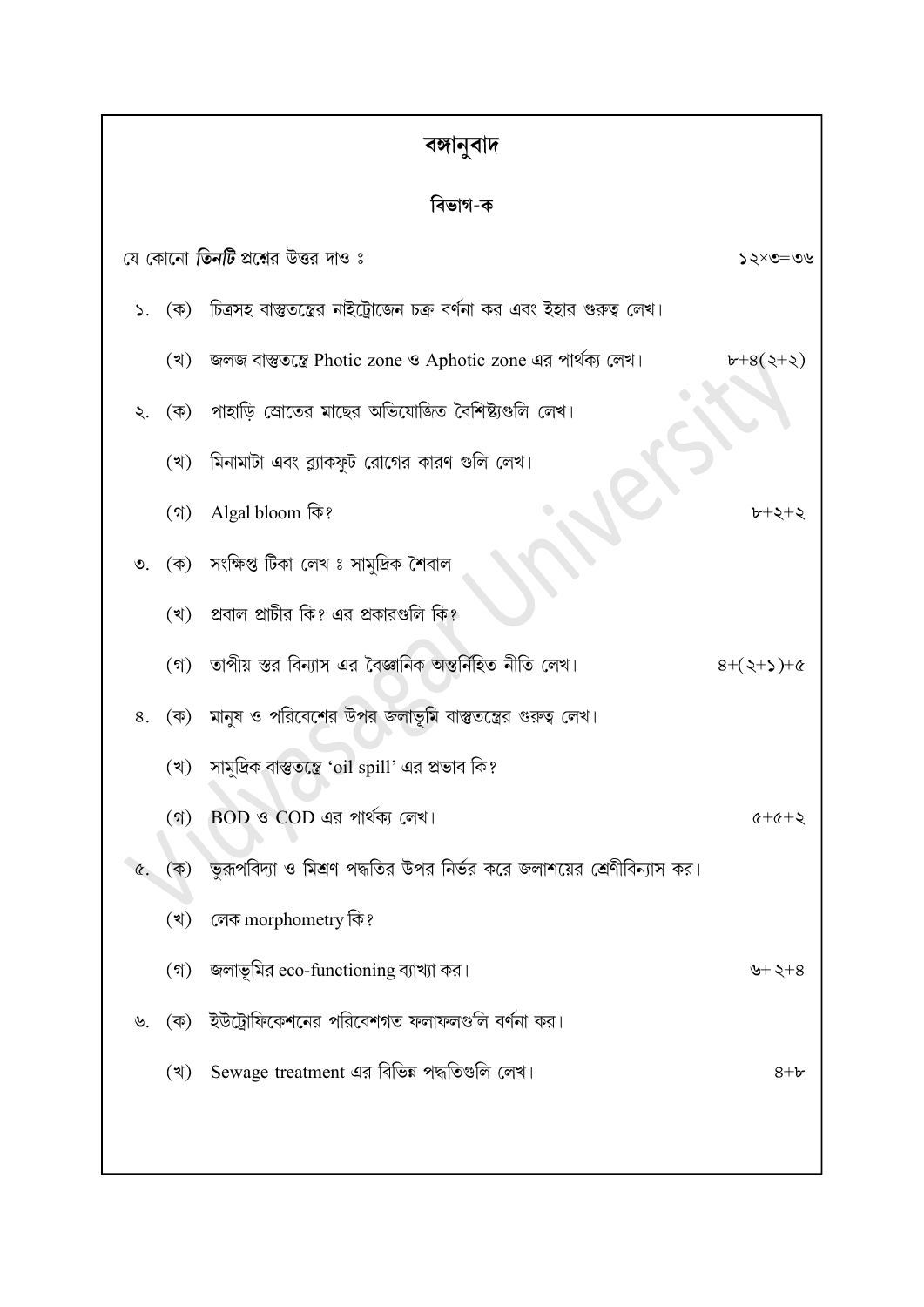#### বিভাগ-খ

যেকোন দুটি প্রশ্নের উত্তর দাও ঃ

- Sewage <sup>9</sup> Sludge कि?  $\mathsf{S}$ .
- Bioaccumulation ও Biomagnification কি? ২.
- Intertidal zone এর পরিবেশগত চরিত্র লেখ।  $\mathcal{O}$ .
- 8. Benthic zone कि?

### (Practical) Paper - GE-3P (Aquatic Biology)

#### Marks : 20

#### Group–A

Answer any **one** questions from the following :  $15 \times 1 = 15$ 

1. Write with reasons for identifying following zooplanktonic specimens : 5+5+5

- (a) Daphnia
- (b) Cyclops
- (c) Brachionus
- 2. Write down the procedure, results and significance of results in the process of determination of dissolved Oxygen (D.O.) 4+4+4+3
- 3. Write down the significance of submission of laboratory note book and field report on the subject aquatic biology. 8+7

 $\xi \times \xi = 8$